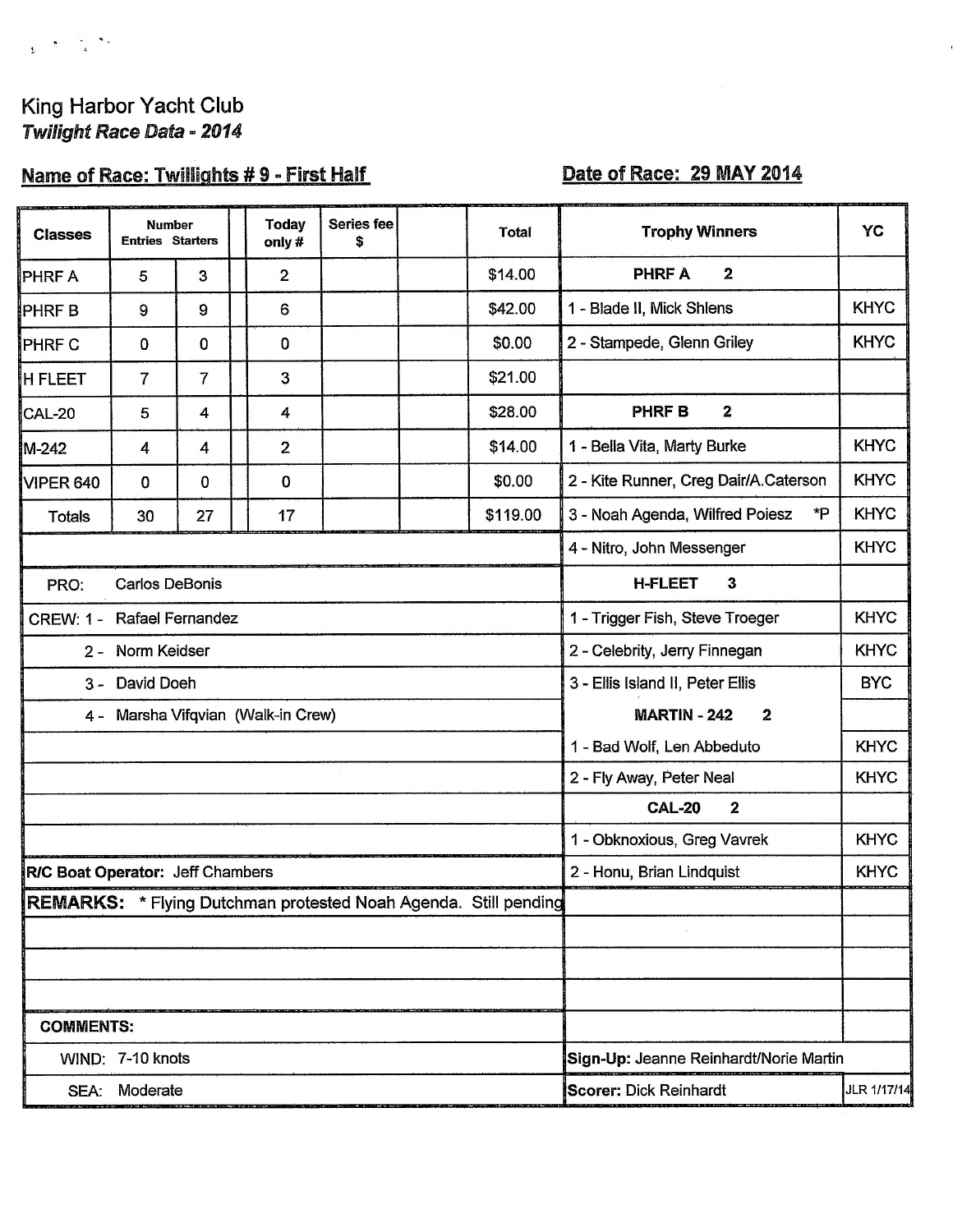## **2014 KHYC TWILIGHTS #9**

### **King Harbor Yacht Club**

Race Date: 29 May 201

Wind Speed: 7-10 kn

### **PROVISIONAL**

#### PRO: Carlos DeBonis

|               | Div            |          |                         |                                   |                | Finish      | Corrected   |                   |             |
|---------------|----------------|----------|-------------------------|-----------------------------------|----------------|-------------|-------------|-------------------|-------------|
|               | <b>Rank</b>    | Sail No. | <b>Boat Name</b>        | <b>Owner / Skipper</b>            | <b>Rating</b>  | <b>Time</b> | <b>Time</b> | <b>Boat Type</b>  | Club        |
| PHRF-A        |                |          | PHRF Time on Distance / | Start Time 18:20:00 / Dist.6.10 n |                |             |             |                   |             |
|               | 1              | 37       | Blade II $(**)$         | Mick Shlens                       | $\overline{0}$ | 19:26:29    | 01:06:29    | Far <sub>40</sub> | <b>KHYC</b> |
|               | $\overline{2}$ | 11165    | Stampede                | Glenn Griley                      | 42             | 19:31:11    | 01:06:55    | J 111             | <b>KHYC</b> |
|               | 3              | 129      | Dark & Stormy           | Alicia Minana                     | 48             | 19:34:43    | 01:09:50    | Henderson 30      | <b>KHYC</b> |
| <b>PHRF-B</b> |                |          | PHRF Time on Distance / | Start Time 18:25:00 / Dist.4.70 n |                |             |             |                   |             |
|               | 1              | 56136    | Bella Vita [*]          | Marty Burke                       | 79             | 19:25:09    | 00:53:58    | Ben 36.7          | <b>KHYC</b> |
|               | $\mathbf{2}$   | 151      | ???                     | Creg Dair/ Alec Caterson          | 111            | 19:28:44    | 00:55:02    | Viper 640         | <b>KHYC</b> |
| $\, {\bf P}$  | 3              | 46879    | Noah Agenda             | Wilfred Poiesz                    | 81             | 19:26:50    | 00:55:29    | Bravura 29        | <b>KHYC</b> |
|               | $\overline{4}$ | 97626    | Nitro                   | John Messenger                    | 84             | 19:27:37    | 00:56:02    | $J-33$            | <b>KHYC</b> |
|               | 5              | 42757    | Tigger $(*)$            | Fred & Suzanne Cottrell           | 84             | 19:27:55    | 00:56:20    | J 33              | <b>KHYC</b> |
|               | 6              | 87309    | Priorities [*]          | Bob Cole                          | 99             | 19:29:48    | 00:57:03    | Olson 30          | <b>KHYC</b> |
|               | 7              | 46575    | Calais                  | Jerry Hunter                      | 81             | 19:28:56    | 00:57:35    | Dencho 33         | <b>KHYC</b> |
| $\mathbf{P}$  | $8\,$          | 87027    | <b>Flying Dutchman</b>  | Rudy Van Kreuningen               | 93             | 19:30:04    | 00:57:47    | Hobie 33          | <b>KHYC</b> |
|               | 9              | 46192    | H <sub>2</sub> Blue     | Ross Moore                        | 108            | 19:32:47    | 00:59:19    | J 92              | <b>RBYC</b> |
| PHRF-C        |                |          | PHRF Time on Distance / | Start Time 18:30:00 / Dist.4.70 n |                |             |             |                   |             |
|               | 1              | 97321    | Bad Wolf $(*)$          | Patricia Abbeduto                 | 150            | 19:23:19    | 00:41:34    | Martin 242        | <b>KHYC</b> |
|               | $\overline{c}$ | 97947    | Fly Away                | Peter Neal                        | 150            | 19:27:08    | 00:45:23    | Martin 242        | <b>KHYC</b> |
|               | 3              | 87358    | Sunday Flyer            | Ski Tarnosky                      | 150            | 19:29:24    | 00:47:39    | Martin 242        | <b>KHYC</b> |
|               | $\overline{4}$ | $207\,$  | Sails Coll (*)          | Julie Coll                        | 150            | 19:30:23    | 00:48:38    | Martin 242        | KHYC        |
|               |                |          |                         |                                   |                |             |             |                   |             |